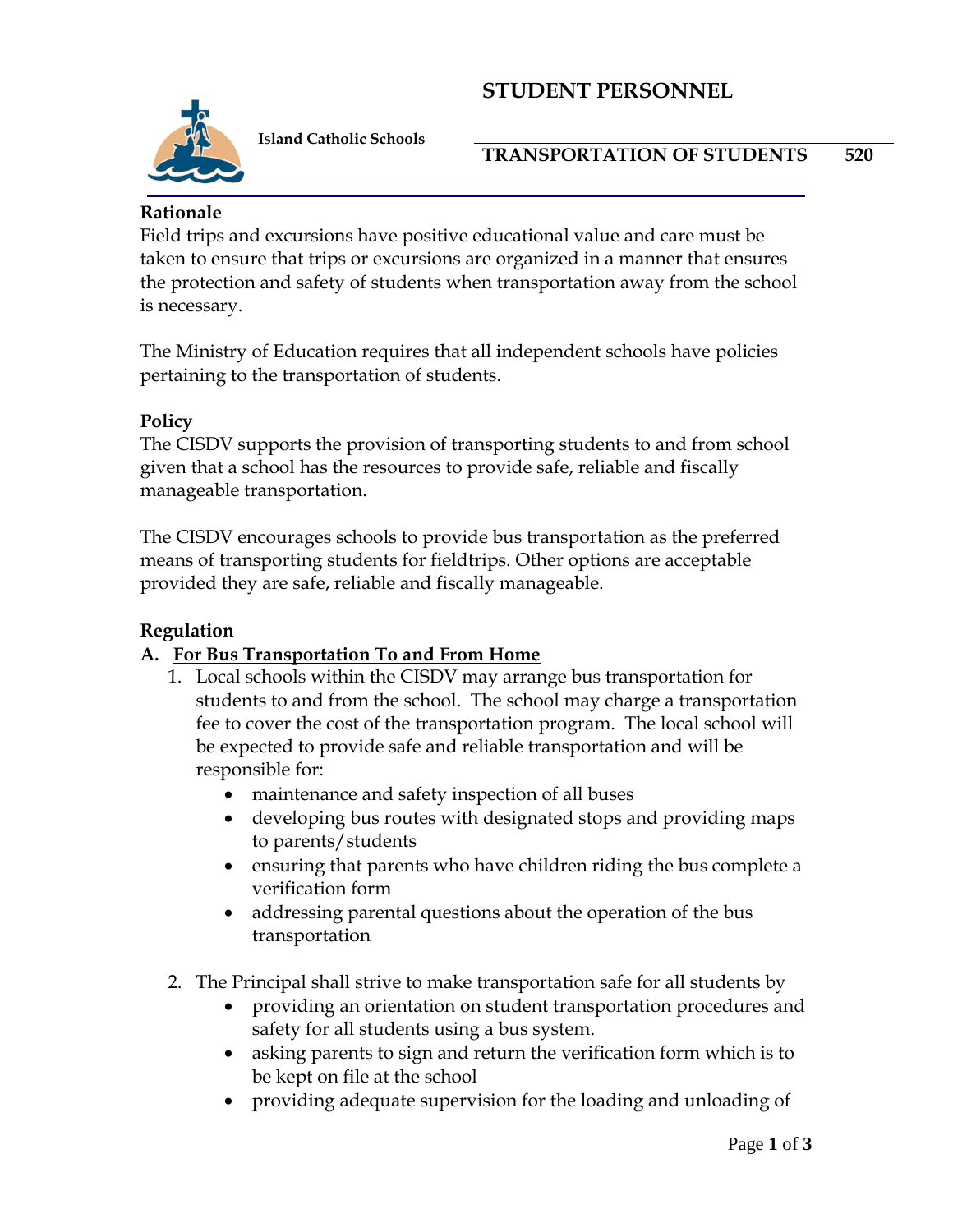# **STUDENT PERSONNEL**



 **Island Catholic Schools**

#### buses

- disciplining students who misbehave while on bus
- co-operating with the bus driver in conducting at least two school bus evacuation drills on each route every year
- 3. Students are expected to behave in a responsible manner at the bus stop, during loading or unloading, and while the bus is on route. Students are responsible to the Principal for their behaviour. Students are to promptly obey the bus driver's directions.
- 4. Bus drivers are in charge of the students at all times that they are on the bus and are responsible for the safety and welfare of these students.
	- A student transportation infraction form is to be used by the bus driver to report to the Principal improper conduct on the part of the student. The Principal will determine any subsequent action to be taken.
- 5. The school shall establish and maintain bus lists that include student names, addresses, phone numbers, grades, programs, type of bus pass, and route numbers.
- 6. Dangerous articles, such as (but not limited to) flammable substances, snowboards, skis, or skateboards, may not be transported on a bus. Loose items, such as (but not limited to) baseballs, skates, or marbles, must be securely contained within an athletic bag or a book bag.

## **B. For Transportation in Regard to School Field Trips**

- 1. Local schools within the CISDV may arrange transportation for students for school fieldtrips. The local school will be expected to provide safe and reliable transportation and will be responsible for:
	- maintenance and safety inspection of all buses (if the buses are owned by the school)
	- ensuring that parents have completed the fieldtrip approval form.
	- addressing parental questions about the transportation of students
- 2. The Principal and/or teacher shall strive to make transportation safe for all students by
	- providing an orientation on transportation procedures and safety for all students using a bus.